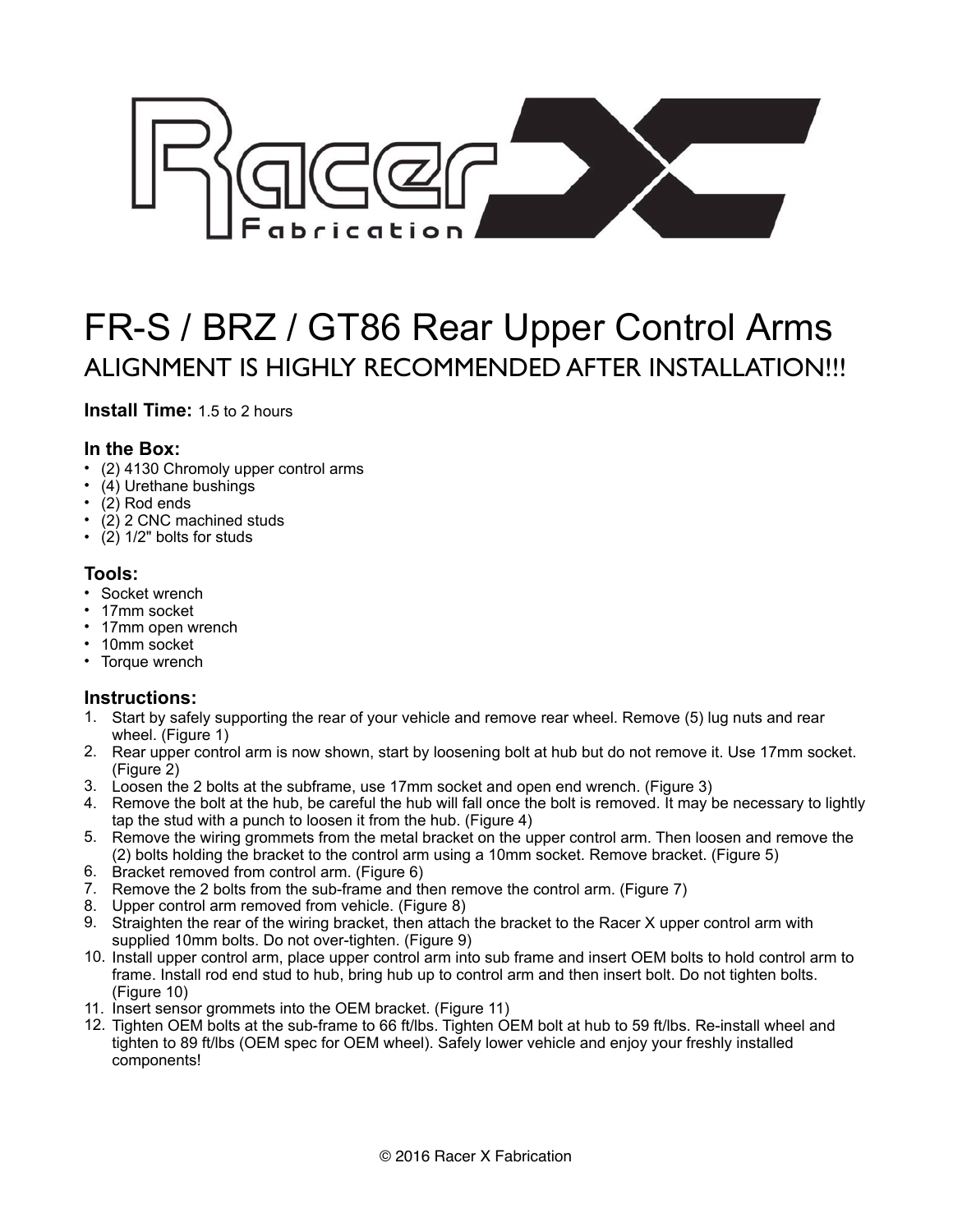## **Camber tips:**

One full turn of the rod end is equal to a 1/2 degree of camber. If you are using the upper control arms for Stance, start by bringing the lower control arm camber adjustment back to OEM specification. Set the rough camber range using the upper control arm then fine tune the final camber setting at the lower control arm.





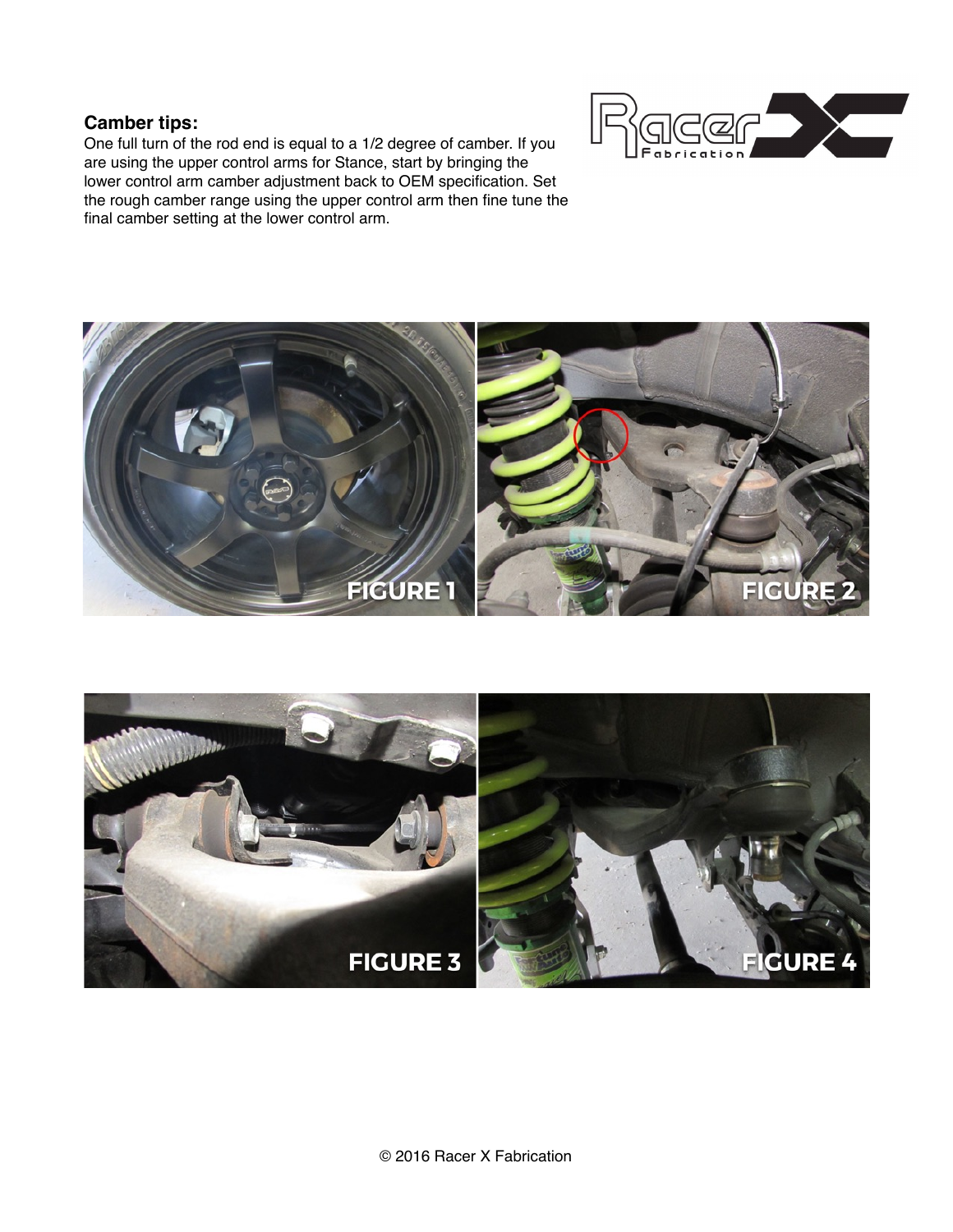







© 2016 Racer X Fabrication